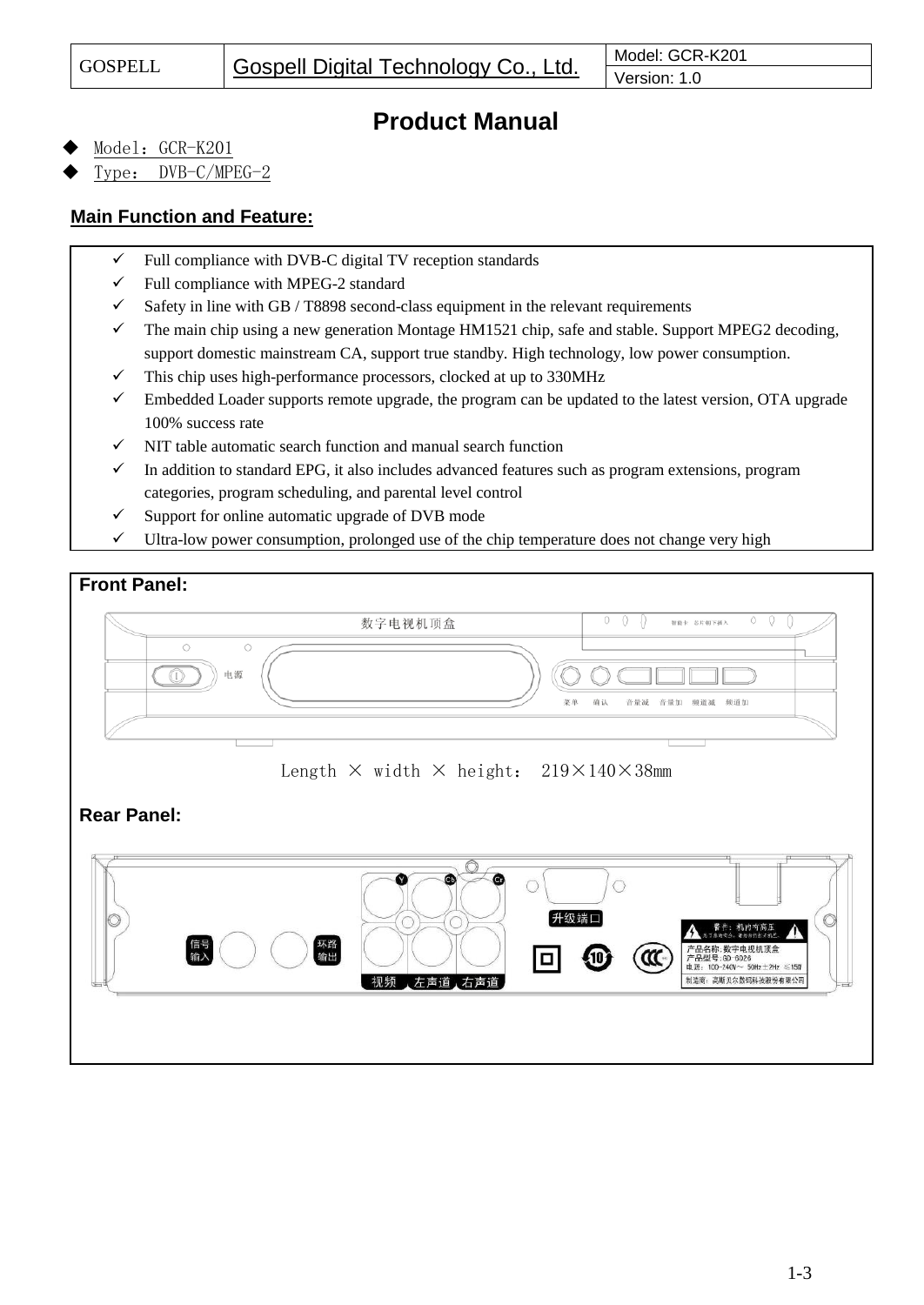## **Technical specifications**

| <b>Chip Description:</b>                     |  |  |  |  |
|----------------------------------------------|--|--|--|--|
| CPU work frequency: 330MHz                   |  |  |  |  |
| Flash menmory: 64M bits                      |  |  |  |  |
| SDRAM: 512Mbits DDR1                         |  |  |  |  |
|                                              |  |  |  |  |
| Power:                                       |  |  |  |  |
| Input power: AC 110-240V $\degree$ 50 / 60Hz |  |  |  |  |
| Maximum power consumption: 15W               |  |  |  |  |
|                                              |  |  |  |  |

| <b>Interface Description:</b> |         |         |         |  |  |
|-------------------------------|---------|---------|---------|--|--|
| <b>RCA</b>                    | l group | YCbCr   | 1 group |  |  |
| RF IN                         | 1 Way   | RF LOOP | way     |  |  |
| DB9F                          | l group |         |         |  |  |
|                               |         |         |         |  |  |

| Tuner: |                                                      |
|--------|------------------------------------------------------|
|        | Tuner: DVB-C                                         |
|        | Receiver operating frequency range: 115-860MHz       |
|        | Input signal level: 36dBuV ~ 100dBuV                 |
|        | Input impedance: 75 ohms                             |
|        | Frequency capture range: $\pm$ 600KHz                |
|        | Input reflection $loss$ :> 8dB                       |
|        | LO leakage: <43dBuv                                  |
|        | Support symbol rate range: $3.6-6.952MS / s$         |
|        | Program Time Base (PCR) jitter adaptation: $+500$ ns |
|        |                                                      |

#### **Demodulation** :

Demodulation mode: DVB-C Demodulation method: 64QAM, 128QAM, 256QAM IF bandwidth: 6-8MHz

#### **Video Decoding**:

Decoding method: MPEG-2 Video output format: PAL / NTSC automatic; Single video compression bit rate: 2-15Mbps (continuously adjustable)

#### **Audio Decoding**:

Audio decoding: MPEG-1 H and MPEG-2 Layer I, II audio decoding Audio work: mono, two-channel, stereo Audio sampling frequency: 32,44.1,48 KHz

#### **Channel Decoding**:

Coding method: RS code (204, 188, T=8)